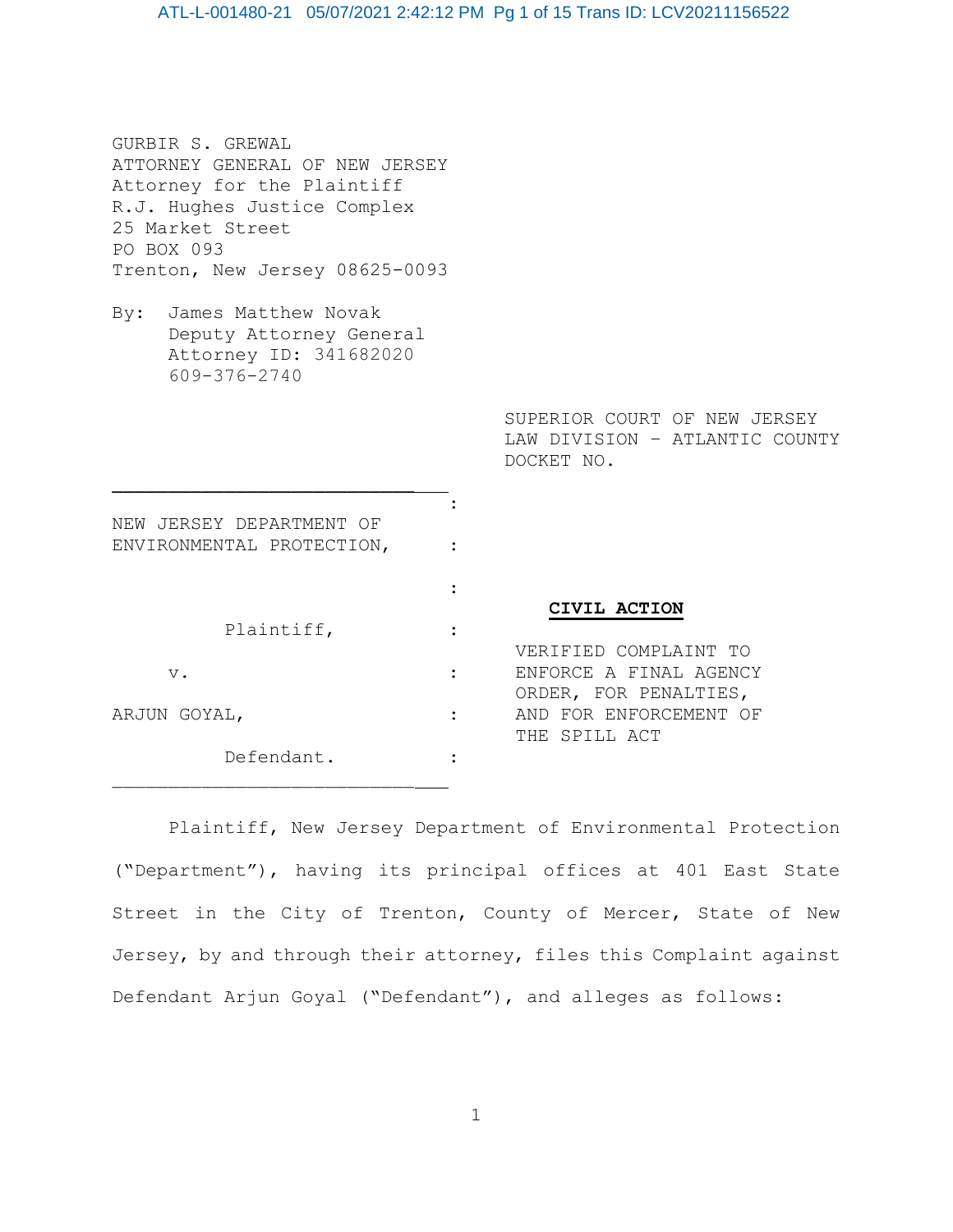### **STATEMENT OF THE CASE**

1. The Department brings this summary action for enforcement of a Final Agency Order requiring Defendant to comply with his obligation to remediate his property known as the Gulf Gas Stop site located in Egg Harbor City, Atlantic County, and to pay duly assessed civil penalties.

2. The Department is also seeking enforcement of the Direct Oversight requirement of the Administrative Requirements for the Remediation of Contaminated Sites, which has been triggered by Defendant's failure to remediate the site subsequent to issuance of the Final Agency Order.

3. Defendant has owned the property and it has been used for a retail gasoline station since 1997.

4. In 2004, the Department detected gasoline contamination in the soil on the Site. Sampling conducted in 2008, 2010, and 2011 showed that the groundwater on the Site was contaminated with the gasoline constituents benzene, toluene, ethyl benzene, xylenes, and methyl tertiary butyl ether, along with 1,2 dichloroethane, at levels above the Department's applicable Ground Water Quality Standards.

5. In 2013, the Department issued an Administrative Order and Notice of Civil Administrative Penalty Assessment ("AONOCAPA") to Defendant. Following litigation in the Office of Administrative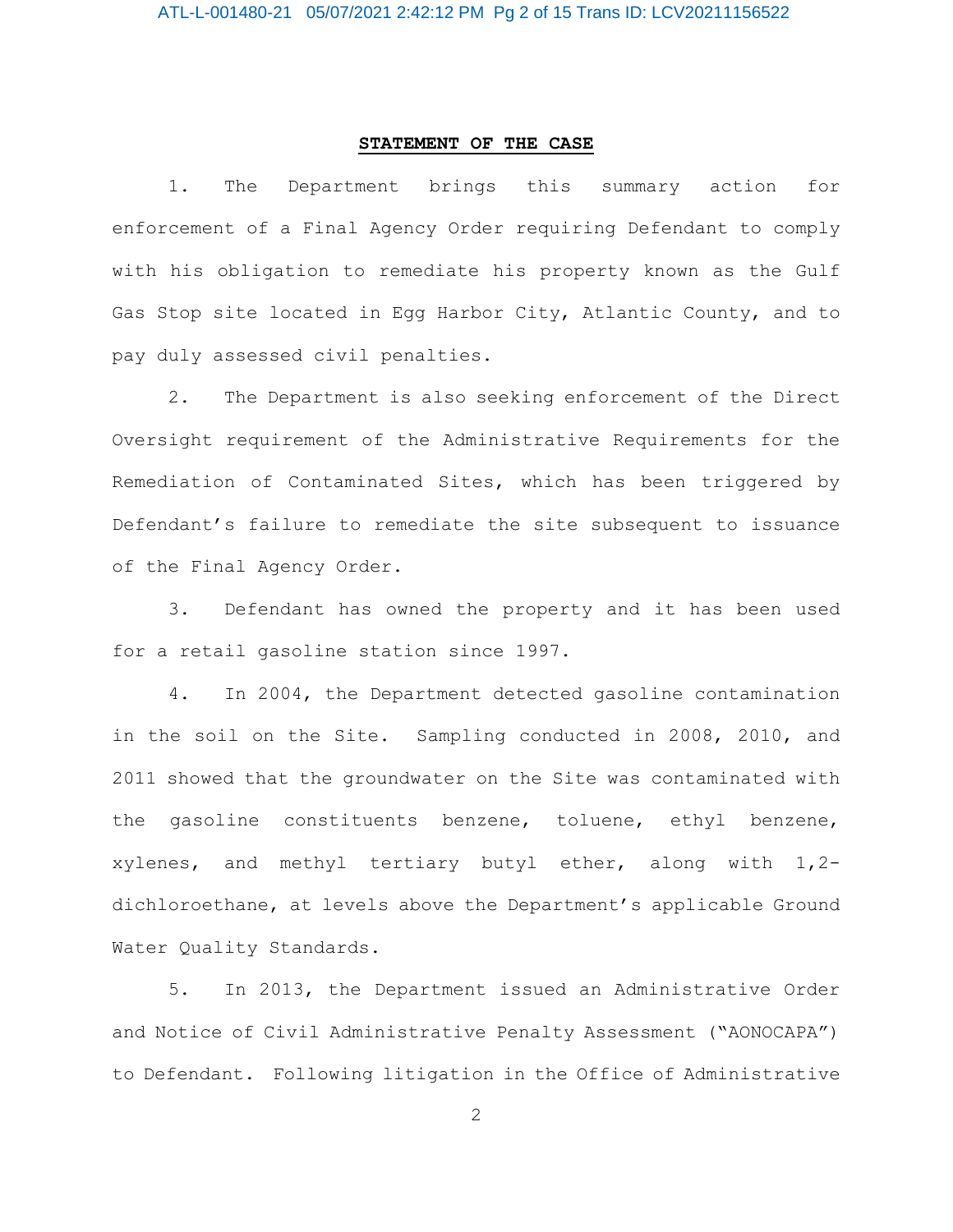## ATL-L-001480-21 05/07/2021 2:42:12 PM Pg 3 of 15 Trans ID: LCV20211156522

Law ("OAL"), the Department issued a Final Agency Order requiring, inter alia, that Defendant remediate the contamination on and emanating from his property and pay a civil administrative penalty.

6. To date, Defendant has not complied with the Final Agency Order. Defendant's failure to remediate the property exposes the local community to the risks of contamination.

7. Gasoline, its components, and 1,2-DCA pose threats to the environment and public health when they enter the soil and the ground water. These contaminants persists in soil for long periods of time, impeding plant growth and threatening birds and mammals with irritation and toxicity. Human exposure to these contaminants, including through ingestion or inhalation of vapors, can cause dizziness, headaches, lung irritation, nervous system disruptions and even damage to the liver, kidneys, central nervous system, and eyes.

8. The community surrounding the Gulf Gas Stop site has a significant low-income and minority population. Historically, across New Jersey, such communities have been disproportionately exposed to high-polluting facilities and to the resultant threats of high levels of air, water, and soil contamination, and accompanying potential for increased public health impacts.

9. Residents of all communities should receive fair and equitable treatment in matters affecting their environment,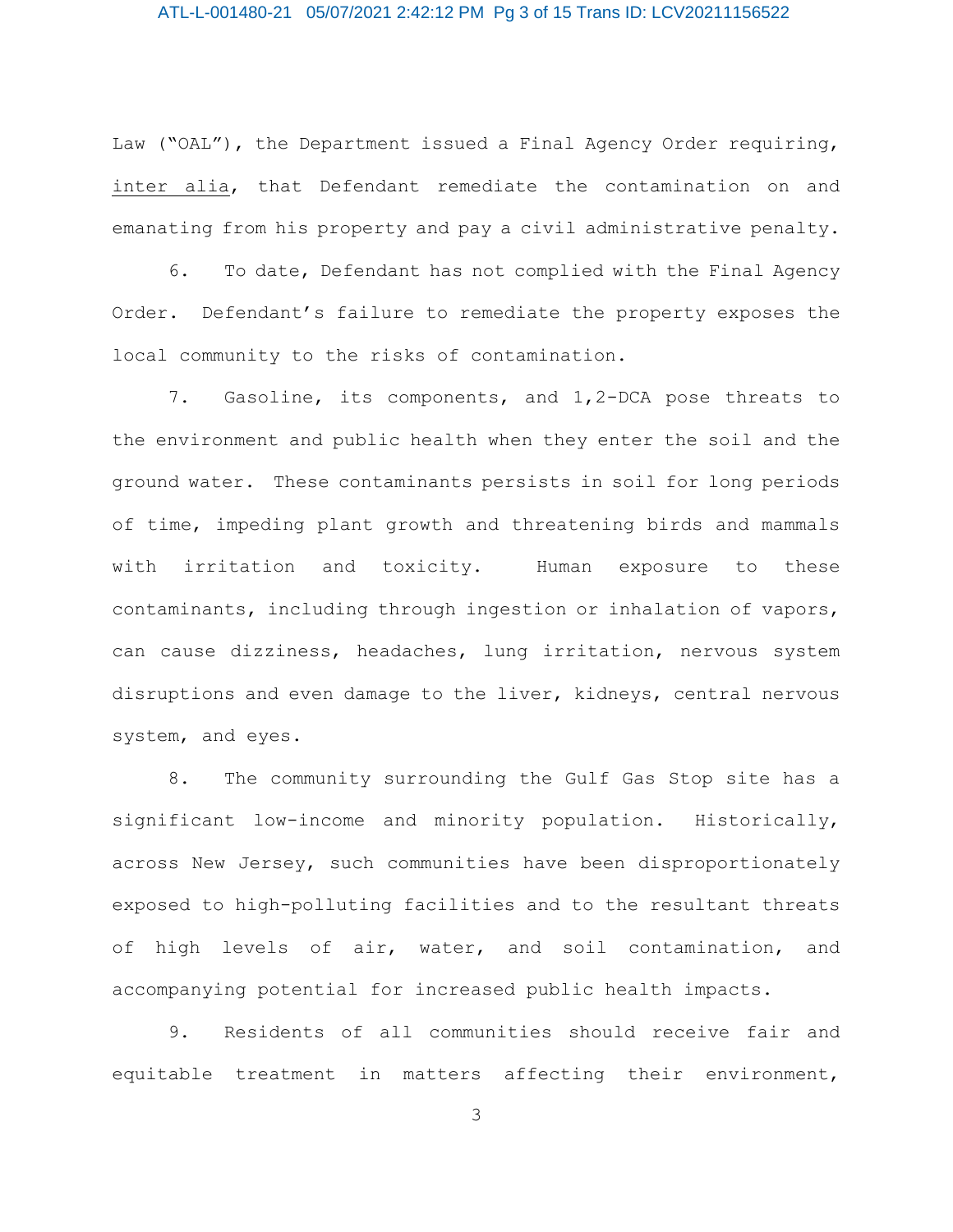## ATL-L-001480-21 05/07/2021 2:42:12 PM Pg 4 of 15 Trans ID: LCV20211156522

community, homes, and health without regard to a community's socioeconomic condition. See, e.g., Exec. Order No. 23 (April 20, 2018), 50 N.J.R. 1241(b) (May 21, 2018) and Environmental Justice Law, N.J.S.A. 13:1D-157 to -161.

10. The Department brings this civil action to enforce the Final Agency Order, pursuant to the authority vested in the Department by its enabling legislation, N.J.S.A. 13:1D-1 to -19, the Spill Compensation and Control Act, N.J.S.A. 58:10-23.11 to - 23.24 ("Spill Act"), the Brownfield and Contaminated Site Remediation Act, N.J.S.A. 58:10B-1.3 to -31 ("Brownfield Act"), the Site Remediation Reform Act, N.J.S.A. 58:10C-1 to -29 ("SRRA") and the rules and regulations promulgated thereunder, the Penalty Enforcement Law, N.J.S.A. 2A:58-1 to -12, and R. 4:67-6 and R. 4:70. The Department also seeks civil penalties for the Defendant's violation of the Final Agency Order, pursuant to N.J.S.A. 58:10-23.11u(d). The Spill Act, the Brownfield Act, SRRA, the Penalty Enforcement Law, N.J.S.A. 2A:58-10 to -12, and R. 4:67-6 and R. 4:70 authorize the Department to seek enforcement of the Final Agency Order, and to proceed for additional civil penalties, in a summary manner.

11. Finally, the Department brings a claim, in a non-summary fashion, to enforce the Direct Oversight provision of the Administrative Requirements for the Remediation of Contaminated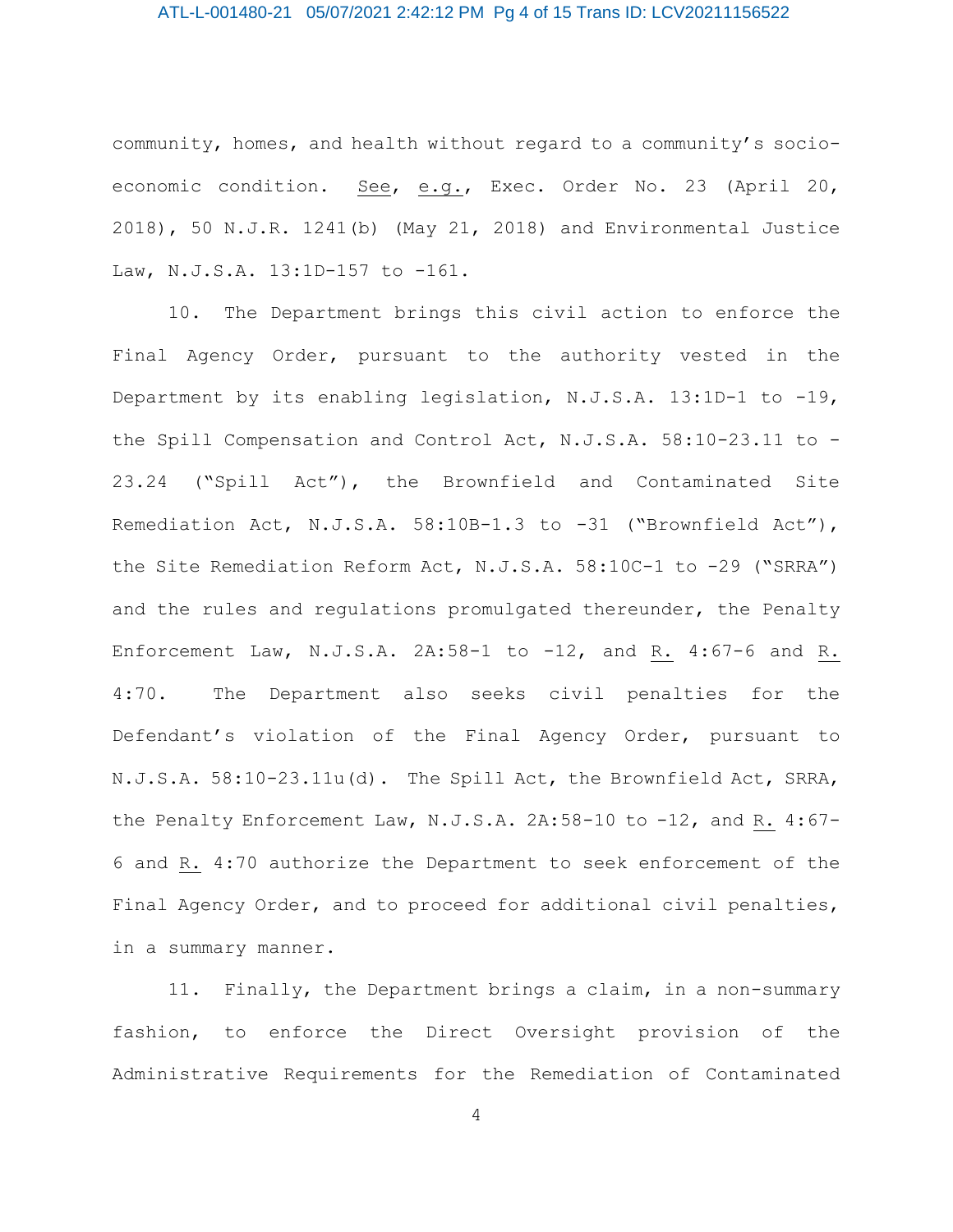ATL-L-001480-21 05/07/2021 2:42:12 PM Pg 5 of 15 Trans ID: LCV20211156522

Sites, promulgated under the Department's enabling legislation, the Spill Act, the Brownfield Act, and SRRA.

#### **PARTIES**

12. The Department is a principal agency in the executive branch of State Government. The Department maintains its principal offices at 401 East State Street, Trenton, Mercer County, New Jersey. Pursuant to the authority vested in the Department by the aforementioned statutes, it is empowered to institute legal proceedings to enforce final agency orders and to recover penalties in summary proceedings in Superior Court.

12. Defendant Arjun Goyal is an individual whose dwelling or usual place of abode is 1434 Windsor Drive, West Deptford Township, Gloucester County, New Jersey, 08086.

## **GENERAL ALLEGATIONS**

## THE SITE

13. Since 1997 Defendant has been the owner of property known as the Gas Stop site (a/k/a Egg Harbor Gas & Go site) located at 501 White Horse Pike, Block 206, Lot 11, on the Tax Map of Egg Harbor City, Atlantic County, New Jersey ("Property").

14. The Property, along with all other areas where hazardous substances discharged there have come to be located (collectively, "Site"), has been designated by the Department as Site Remediation Program Interest Number 004326.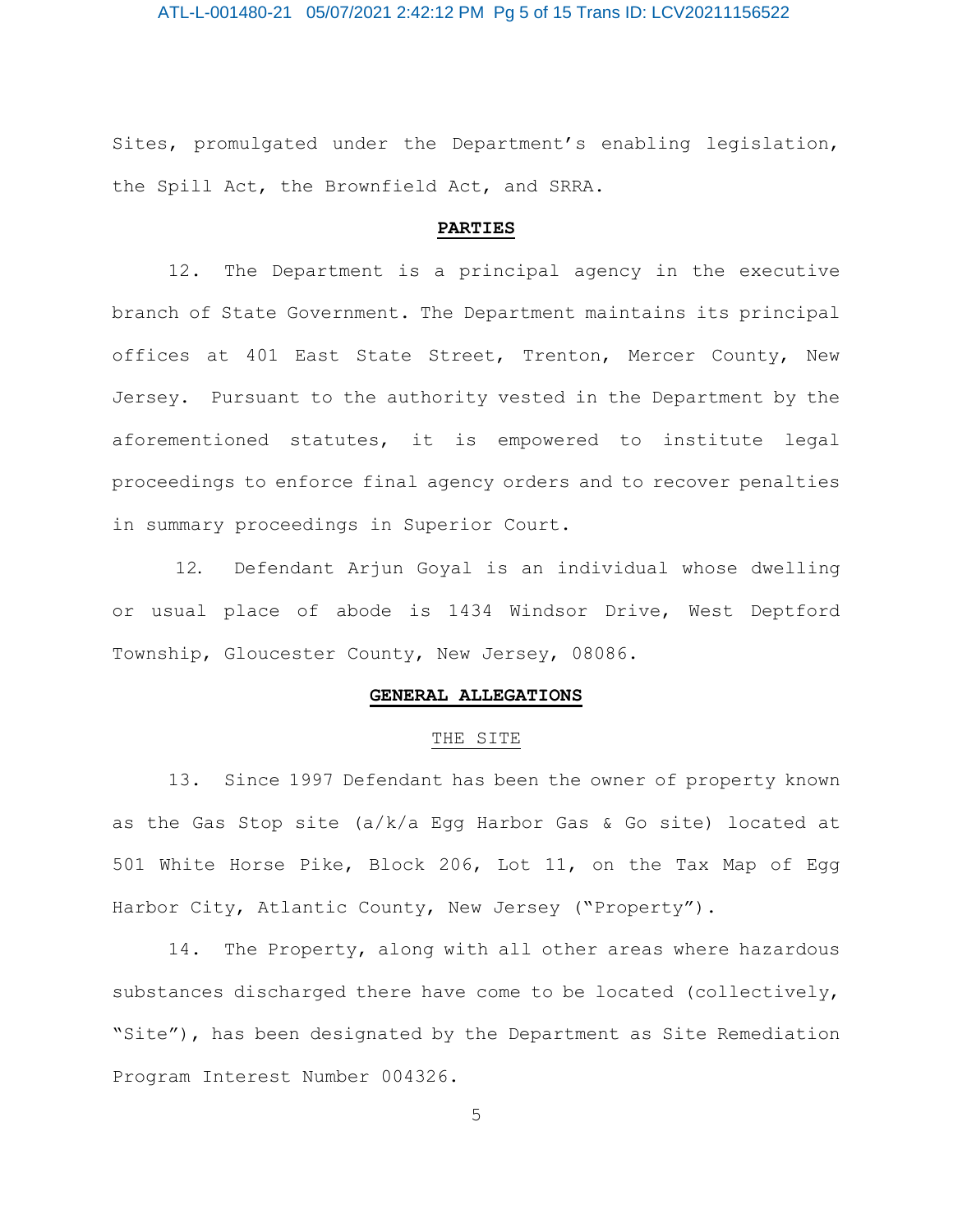## ATL-L-001480-21 05/07/2021 2:42:12 PM Pg 6 of 15 Trans ID: LCV20211156522

15. The Site was the location of five underground storage tanks ("USTs") – three 3,000-gallon tanks, and two 2,000-gallon tanks. The five USTs contained unleaded gasoline, which contains hazardous substances as that term is defined by N.J.S.A. 58:10- 23.11b and N.J.A.C. 7:1E, Appendix A. The last of the USTs was removed on January 1, 2010.

## SITE INVESTIGATION AND DEFENDANT'S NONCOMPLIANCE

16. On November 15, 2004, the Department conducted an inspection of the Site and discovered evidence of a discharge of gasoline in the soils near the location of the five USTs.

17. On January 22, 2008, Defendant collected ground water samples at the Site that revealed elevated concentrations of various chemical constituents of gasoline, including benzene, ethyl benzene, xylenes, and methyl tertiary butyl ether, along with 1,2-dichloroethane, at concentrations of up to 3,450 parts per billion ("ppb"), 2,050 ppb, 6,130 ppb, 324,000 ppb, and 18,100 ppb, which are above the Department's Class I-PL Ground Water Quality Standards of 1.0 ppb, 2.0 ppb, 2.0 ppb, 1.0 ppb, and 2.0 ppb, respectively.

18. Defendant conducted additional ground water sampling at the Property in 2010 and 2011 and detected benzene, ethyl benzene, xylenes, methyl tertiary butyl ether, tertiary-butyl alcohol,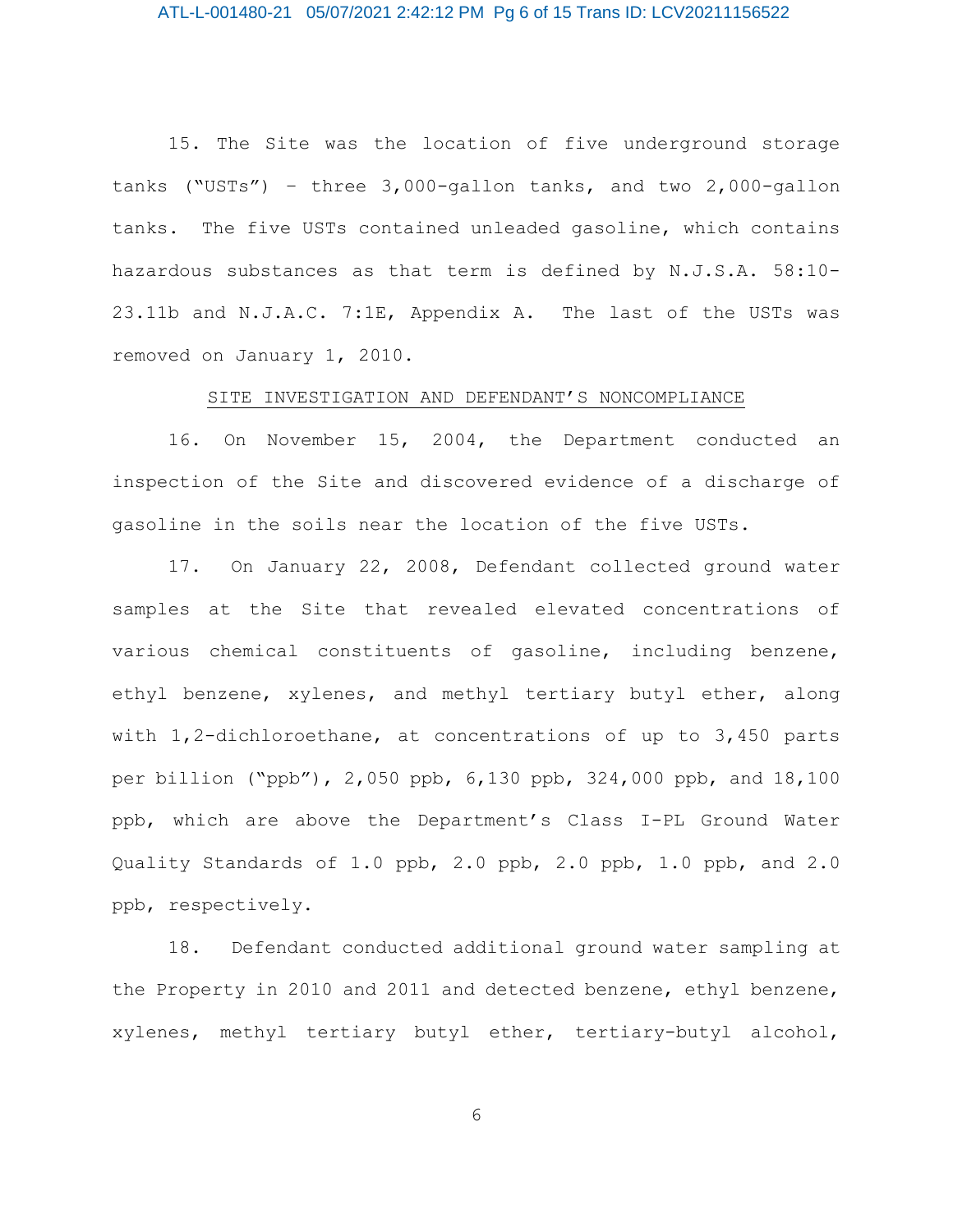## ATL-L-001480-21 05/07/2021 2:42:12 PM Pg 7 of 15 Trans ID: LCV20211156522

toluene, and lead in the ground water at concentrations exceeding the Class I-PL Ground Water Quality Standards.

19. Chronic exposure to benzene can lead to neurological symptoms, blood disorders, and structural and numerical chromosomal aberrations. Benzene is a known human carcinogen. Human exposure to toluene has been clinically linked to liver and kidney damage. Human exposure to xylene has been clinically linked to thoracic pain, irregular electrocardiograms and heart damage, impaired lung functioning, faltering memory, and impaired liver and kidney functions. Human exposure to lead can cause anemia, weakness, and kidney and brain damage. Lead can damage a developing baby's nervous system.

20. Defendant also identified a residential property within 30 feet of the ground water contamination. The proximity of the building to the contamination from the Property triggered Defendant's requirement to conduct a vapor-intrusion investigation pursuant to N.J.A.C. 7:26E-1.15(b-c). The investigation was necessary to ensure that harmful gasoline vapors were not contaminating the residence.

21. From February 1, 2012 to July 17, 2013, the Department placed compliance assistance calls to Defendant informing him of his obligation to remediate the discharges at the Site and perform a vapor-intrusion investigation.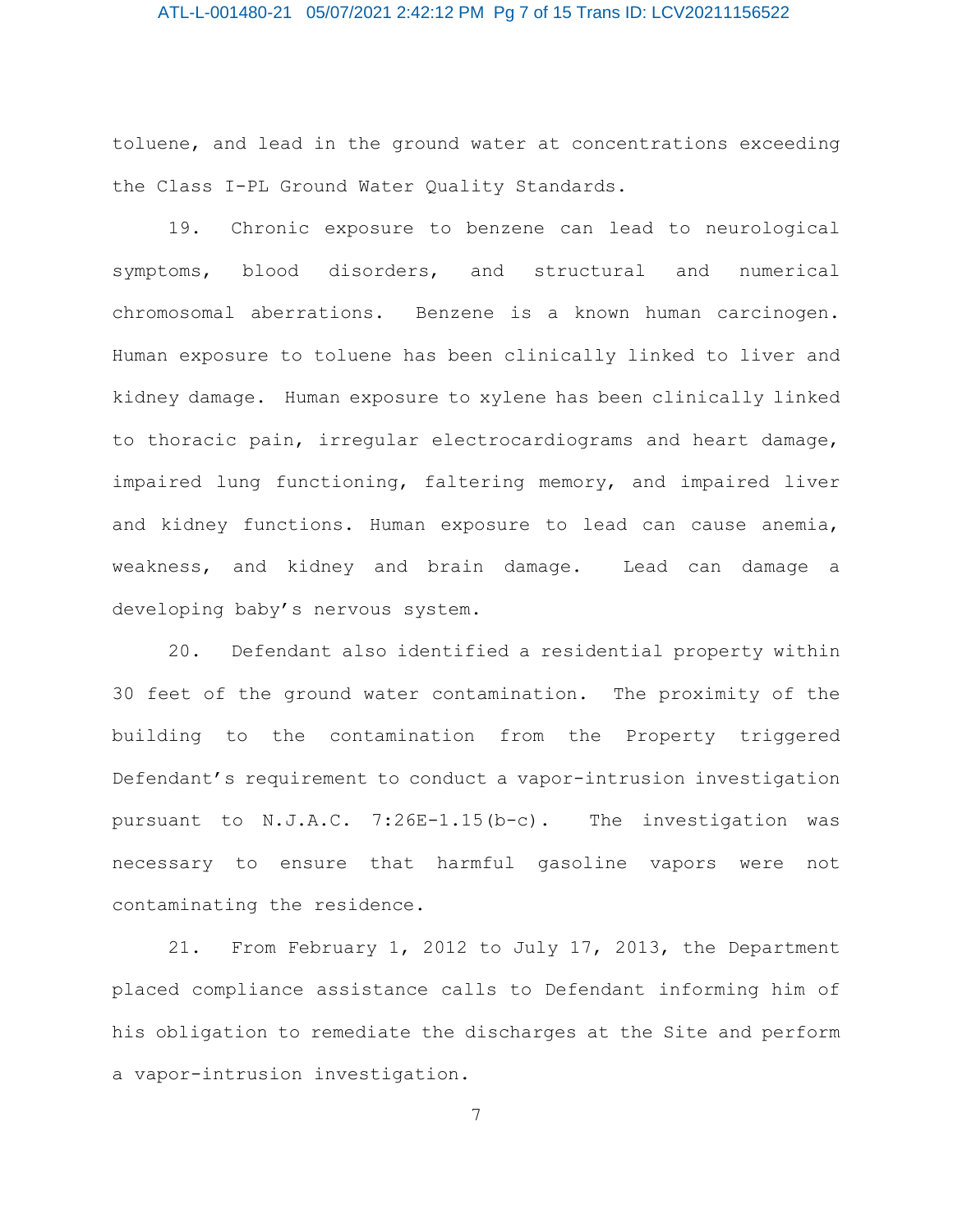22. Defendant failed to satisfy his obligations to remediate the contamination and to perform the required vapor-intrusion investigation.

23. On August 8, 2013, the Department issued to Defendant an AONOCAPA (attached hereto as Exhibit A), wherein the Department ordered Defendant to:

> (a) Remediate the Property in accordance with N.J.A.C.  $7:26C-1.2(a);$

> (b) Conduct the vapor-intrusion investigation, in accordance with  $N.J.A.C. 7:26E-1.15(b)$  and  $(c)$ , and provide notice of its completion to the Department; and (c) Submit to the Department a site investigation report for the five USTs, in accordance with N.J.A.C. 7:26E-3.14(a)2.

24. Based upon the findings in the AONOCAPA, the Department also assessed against Defendant a civil administrative penalty of \$55,000.

25. The Department sent the AONOCAPA to Defendant's residence address: 1434 Windsor Drive, West Deptford, New Jersey 08086.

26. On or about September 23, 2013, Defendant timely requested an administrative hearing on the AONOCAPA. N.J.A.C. 7:26c-9.10.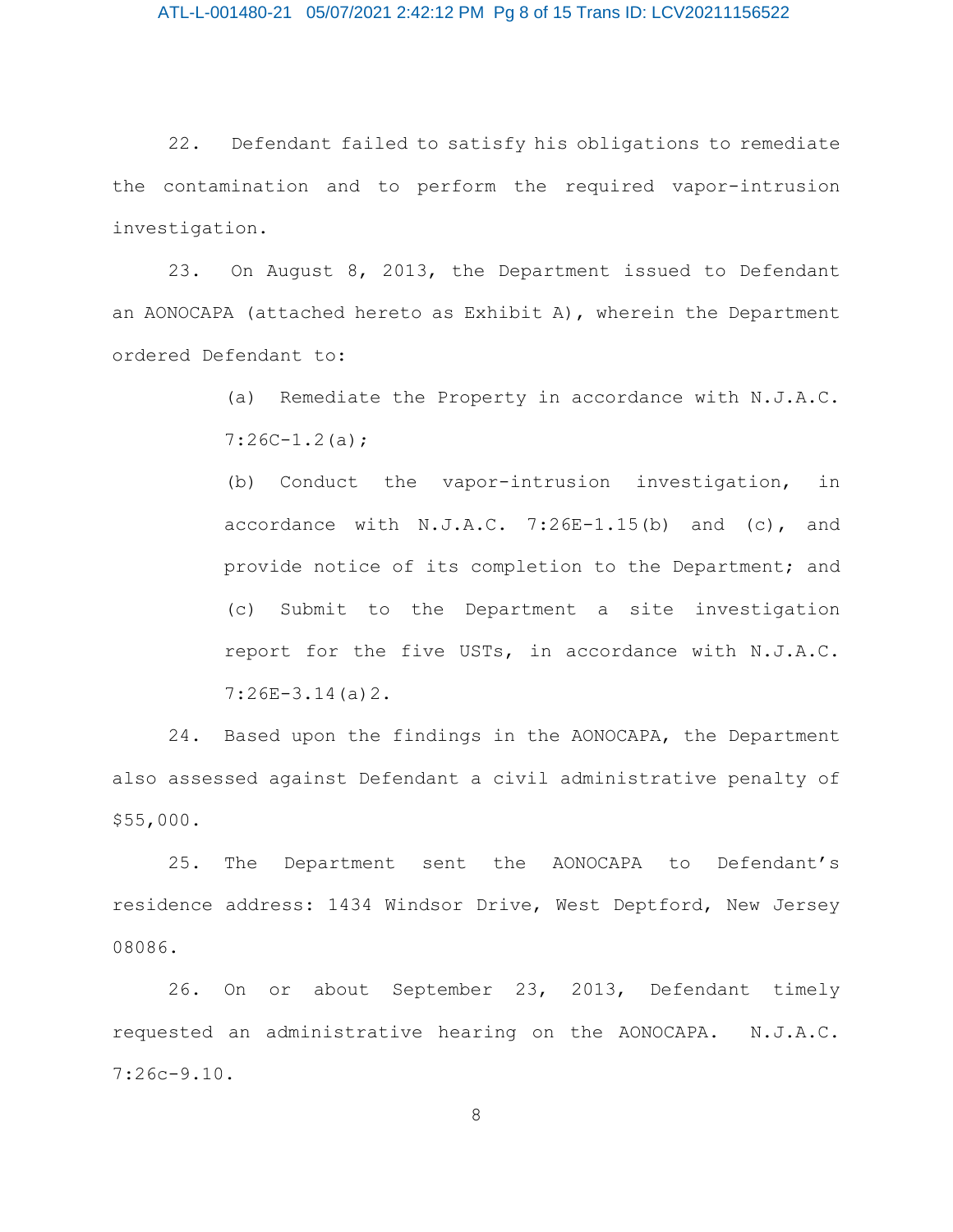27. On or about October 31, 2013, the Department granted the hearing request, and on July 10, 2014, the matter was transmitted to the Office of Administrative Law ("OAL").

28. On October 11, 2014, Defendant completed a vaporintrusion investigation.

29. On December 30, 2016, Defendant submitted the results of the vapor-intrusion investigation to the Department.

30. On January 10, 2017, the Department submitted to the OAL a Notice of Motion for Summary Decision and Brief, in which the Department requested that the violation in the AONOCAPA for failure to submit a site investigation report be deemed resolved, as well as the associated \$15,000 penalty; the Department requested summary decision on all other aspects of the AONOCAPA.

31. On September 26, 2017, Administrative Law Judge ("ALJ") John S. Kennedy issued his initial decision, granting the Department's Motion and directing Defendant to conduct the remediation and affirming a civil penalty of \$40,000.

32. On February 12, 2018, the Commissioner of the Department adopted the ALJ's initial decision requiring compliance with the AONOCAPA, in the Final Agency Order.

33. Defendant did not appeal the February 12, 2018 Final Agency Order.

34. The Final Agency Order required Defendant to: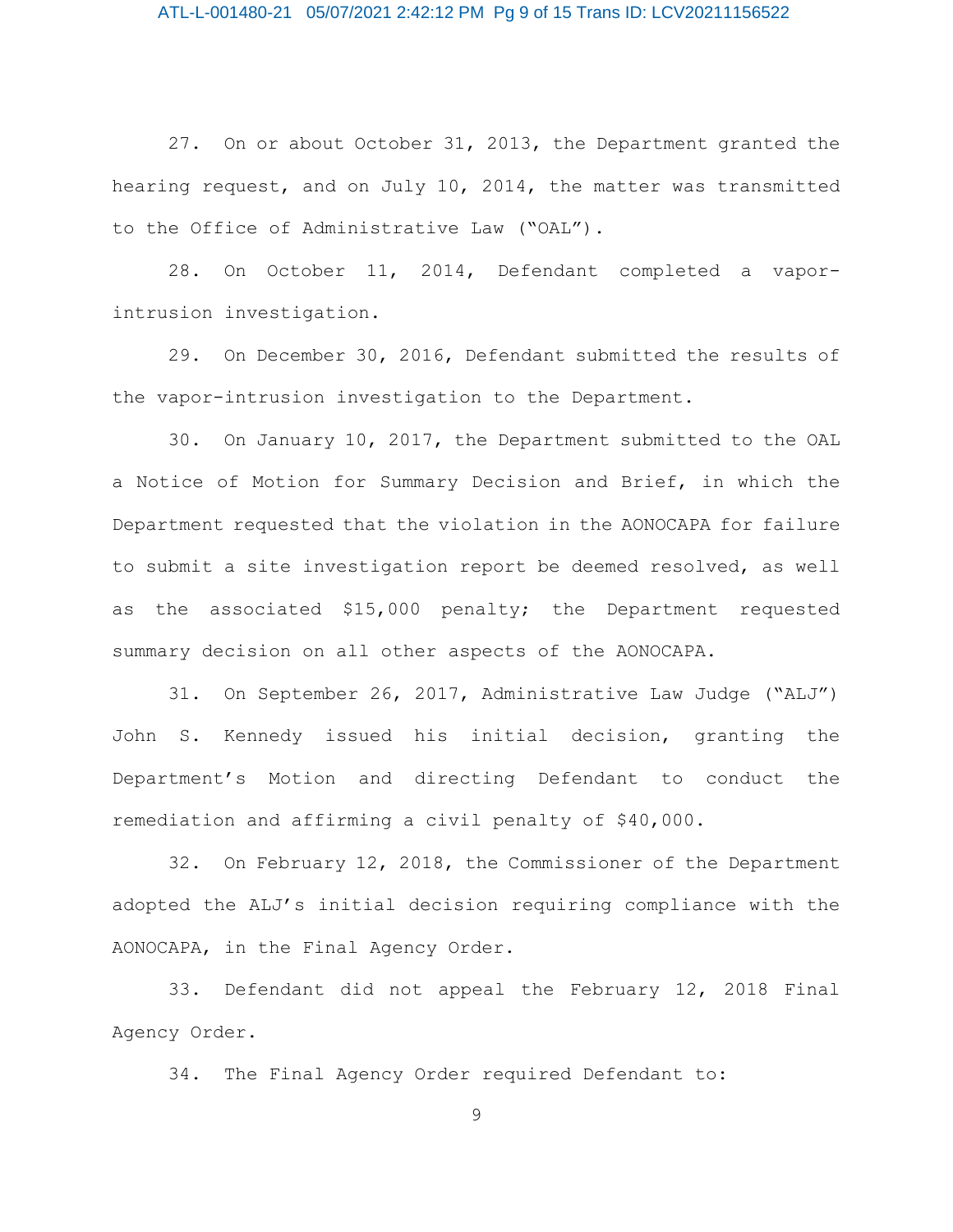(a) Conduct the remediation in accordance with N.J.A.C.  $7:26C-1.2(a)$ ; and

(b) Pay the administrative penalty of \$40,000.

#### DEFENDANT'S CONTINUED NON-COMPLIANCE AND THE TRIGGER OF DIRECT

### OVERSIGHT

35. N.J.A.C. 7:26C-1.2(a) requires the Defendant to conduct the remediation in accordance with N.J.A.C. 7:26C.

36. N.J.A.C. 7:26C-14.2(a) requires the party responsible for remediating a site to comply with the statutory requirements for Direct Oversight if they fail to meet a mandatory remediation timeline established by the Department.

37. To date, Defendant has failed to comply with the Final Agency Order.

38. To date, Defendant has failed to complete the required Remedial Investigation Report pursuant to N.J.A.C. 7.26E-4.9 and 4.10, which was due March 1, 2017. The Defendant has also violated the subsequent March 1, 2019 mandatory timeframe for failing to submit a Remedial Investigation Report by this date triggering the requirements of Direct Oversight (see N.J.S.A. 58:10C-27(a)2 and N.J.A.C. 7:26C-14.2(a)).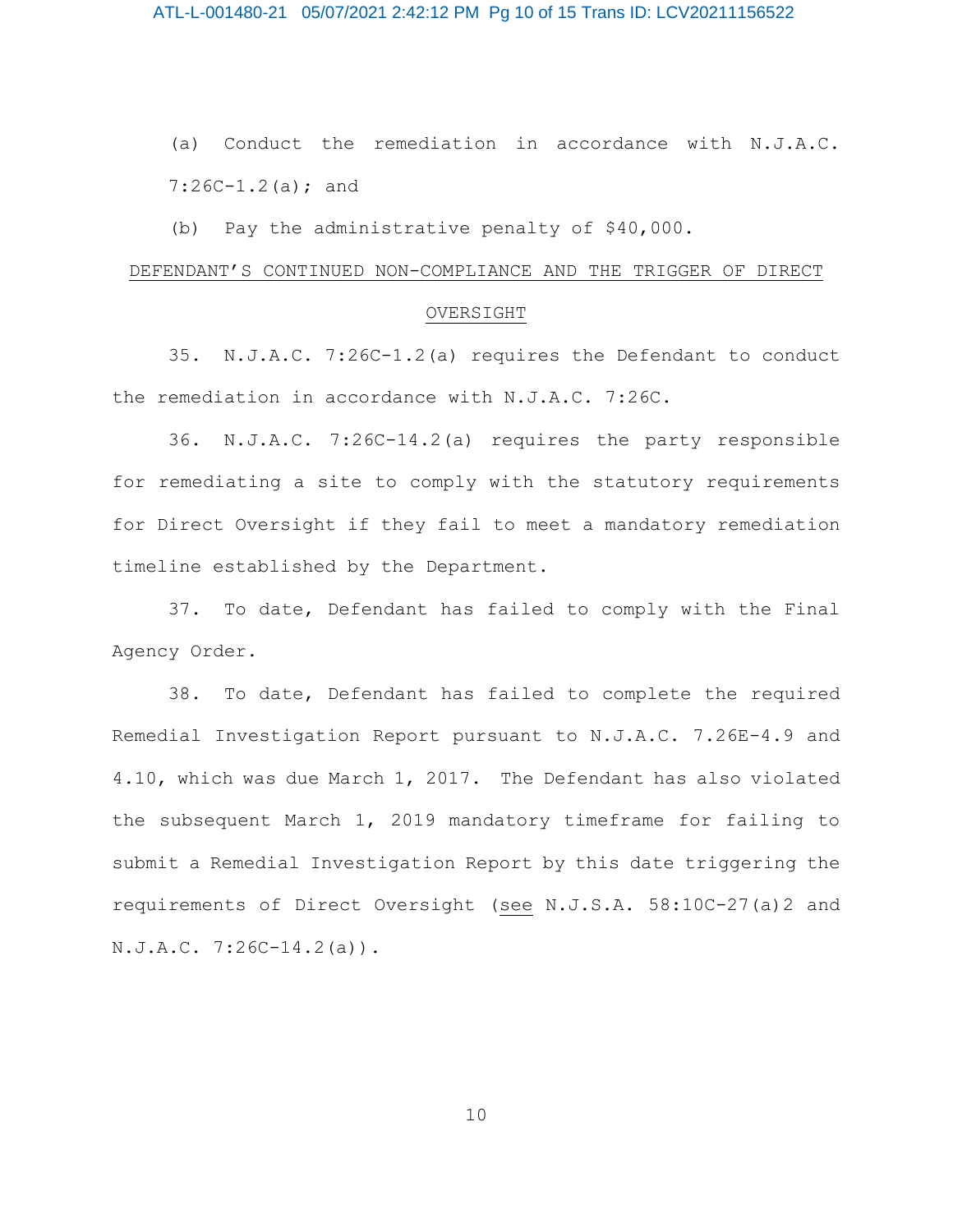#### **FIRST COUNT**

### **Enforcement of Final Agency Order**

39. The Department repeats each allegation of paragraphs 1 through 38 as if fully set forth in their entirety herein.

40. The Department entered a Final Agency Order on February 12, 2018, following Defendant's unsuccessful challenge to the AONOCAPA in the OAL.

41. To date, Defendant has not complied with the Final Agency Order's requirement that Defendant conduct the remediation in accordance with N.J.A.C. 7:26C-1.2(a).

42. Nor has Defendant paid the \$40,000 civil administrative penalty imposed by the Final Agency Order.

43. Pursuant to the Spill Act, the Brownfield Act, SRRA, the Penalty Enforcement Law, N.J.S.A. 2A:58-10 to -12, and R. 4:67-6 and R. 4:70, the Department is entitled to summary enforcement of the Final Agency Order.

**WHEREFORE,** the Department demands entry of an order against Defendant:

- a. Finding Defendant in violation of the Final Agency Order;
- b. Enforcing the Final Agency Order's requirements that Defendant (i) conduct the remediation and (ii) pay the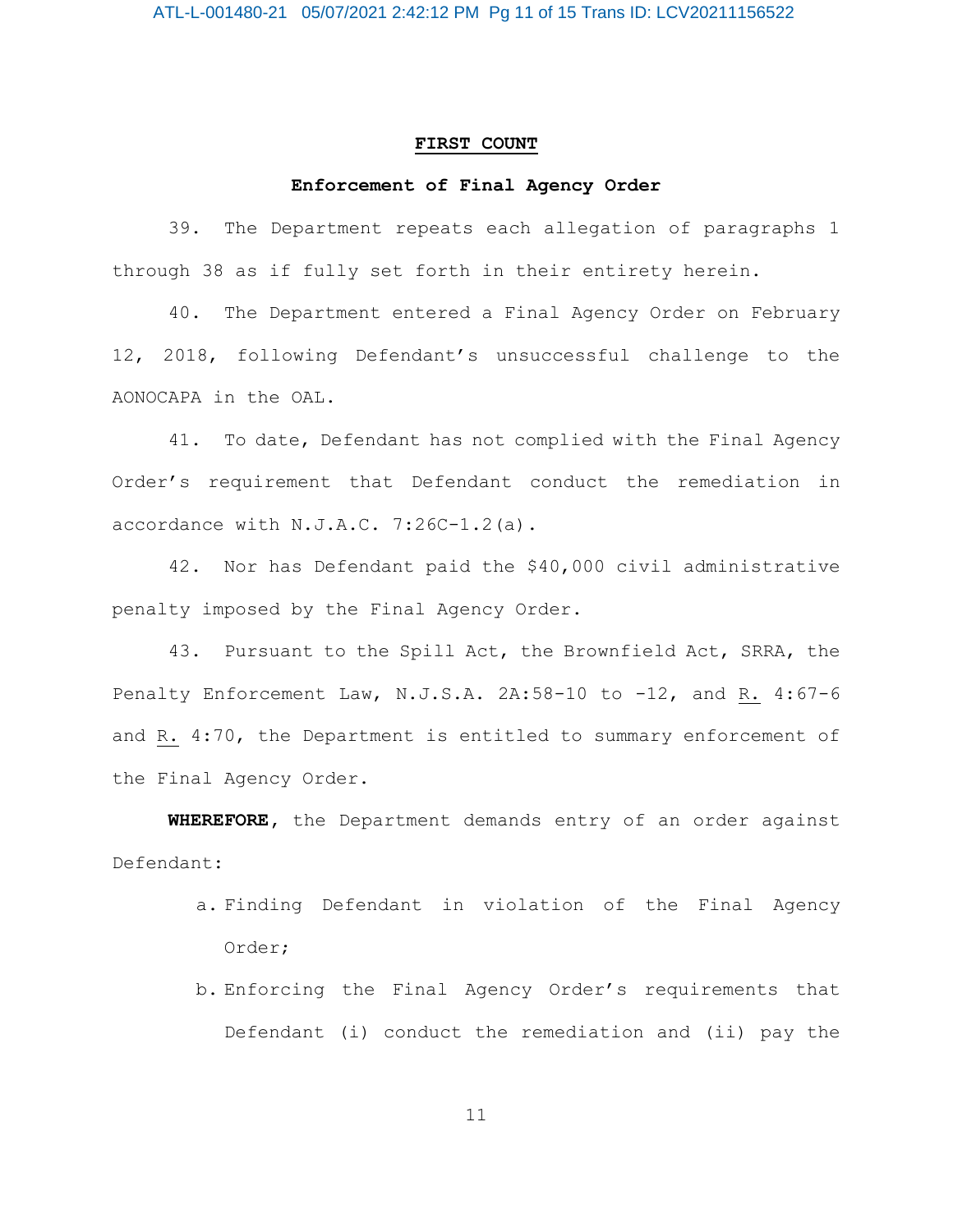civil administrative penalty in the Final Agency Order of \$40,000; and

## **SECOND COUNT**

## **Imposition of Civil Penalties for Failure to Comply With a Final Agency Order**

44. The Department repeats each allegation of paragraphs 1 through 43 as if fully set forth in their entirety herein.

45. The Spill Act, specifically N.J.S.A. 58:10-23.11u, provides that the Department may seek a civil penalty not to exceed \$50,000 per day against any person who violates an administrative order. The Department may recover this civil penalty against a defendant in an action pursuant to the Penalty Enforcement Law, N.J.S.A. 2A:58-1 to -12.

46. On February 12, 2018, the Department entered a Final Agency Order, following Defendant's unsuccessful challenge to the AONOCAPA in the OAL.

47. As set forth above, Defendant has failed to comply with the Final Agency Order, including failing to pay the assessed civil administrative penalty.

**WHEREFORE**¸ the Department demands entry of an order against Defendant:

a. Imposing civil penalties against Defendant Gulf Gas for the period of time during which it failed to comply with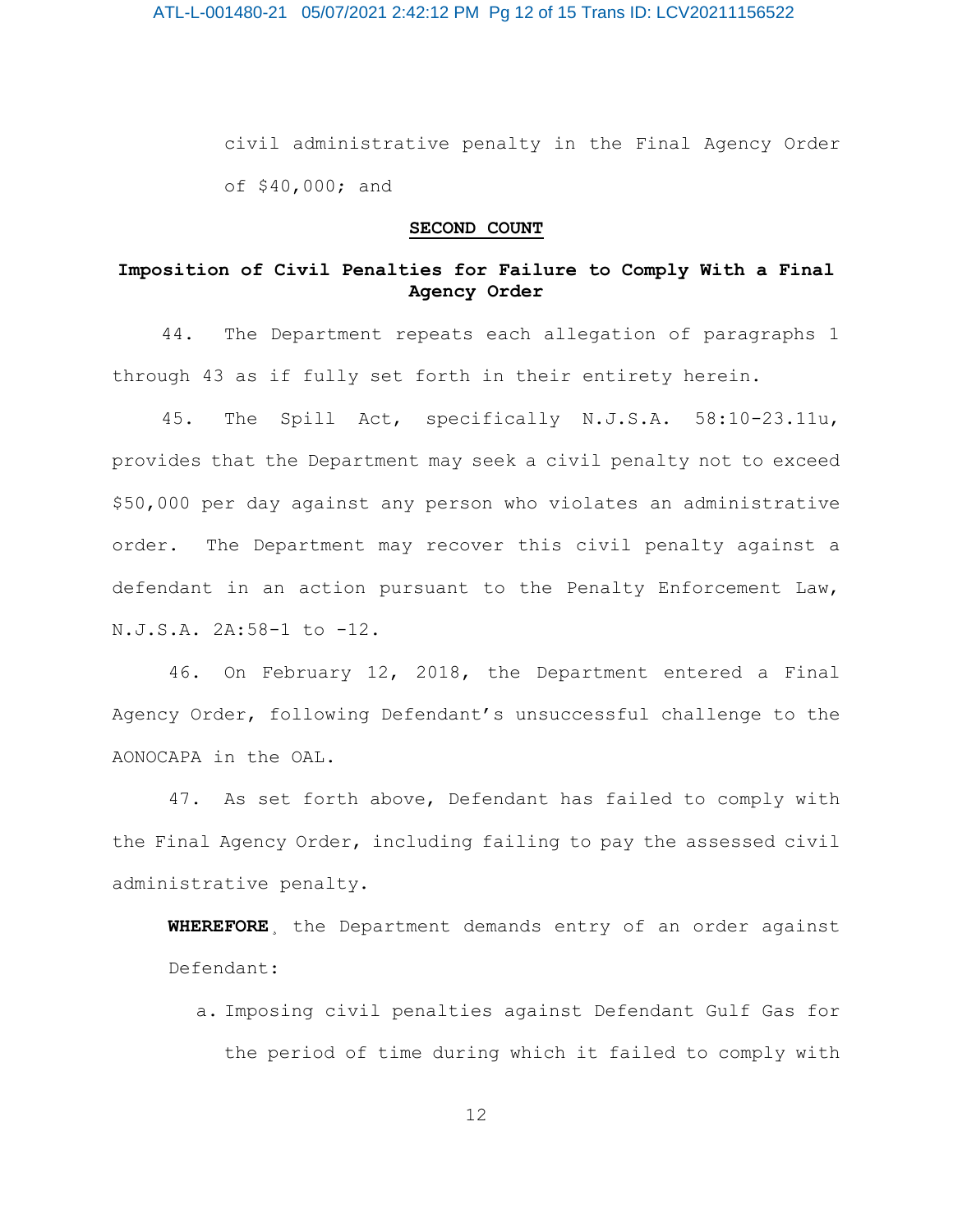the Final Agency Order, in accordance with the Spill Act, N.J.S.A. 58:10-23.11u; and

b. Granting such other relief as the Court deems just and proper.

#### **THIRD COUNT**

## **Enforcement Under the Spill Act Brought on a Non-Summary Basis**

48. The Department repeats each allegation of paragraphs 1 through 47 as if fully set forth in their entirety herein.

49. The Department is authorized by the Spill Act, N.J.S.A. 58:10-23.11 to 58:10-50 and SRRA, 58:10C-1 to 58:10C-29, to promulgate the Administrative Requirements for the Remediation of Contaminated Sites (N.J.A.C. 7:26C) and the Technical Requirements for Site Remediation (N.J.A.C. 7:26E).

50. Pursuant to the Final Agency Order, Defendant was required to remediate the Site in accordance with N.J.A.C. 7:26C-1.2.

51. To date, Defendant has not completed the remediation, triggering the Direct Oversight requirements of N.J.A.C. 7:26C-14.2(a).

**WHEREFORE,** the Department demands entry of an order against Defendant:

> a. Finding Defendant in violation of the Final Agency Order;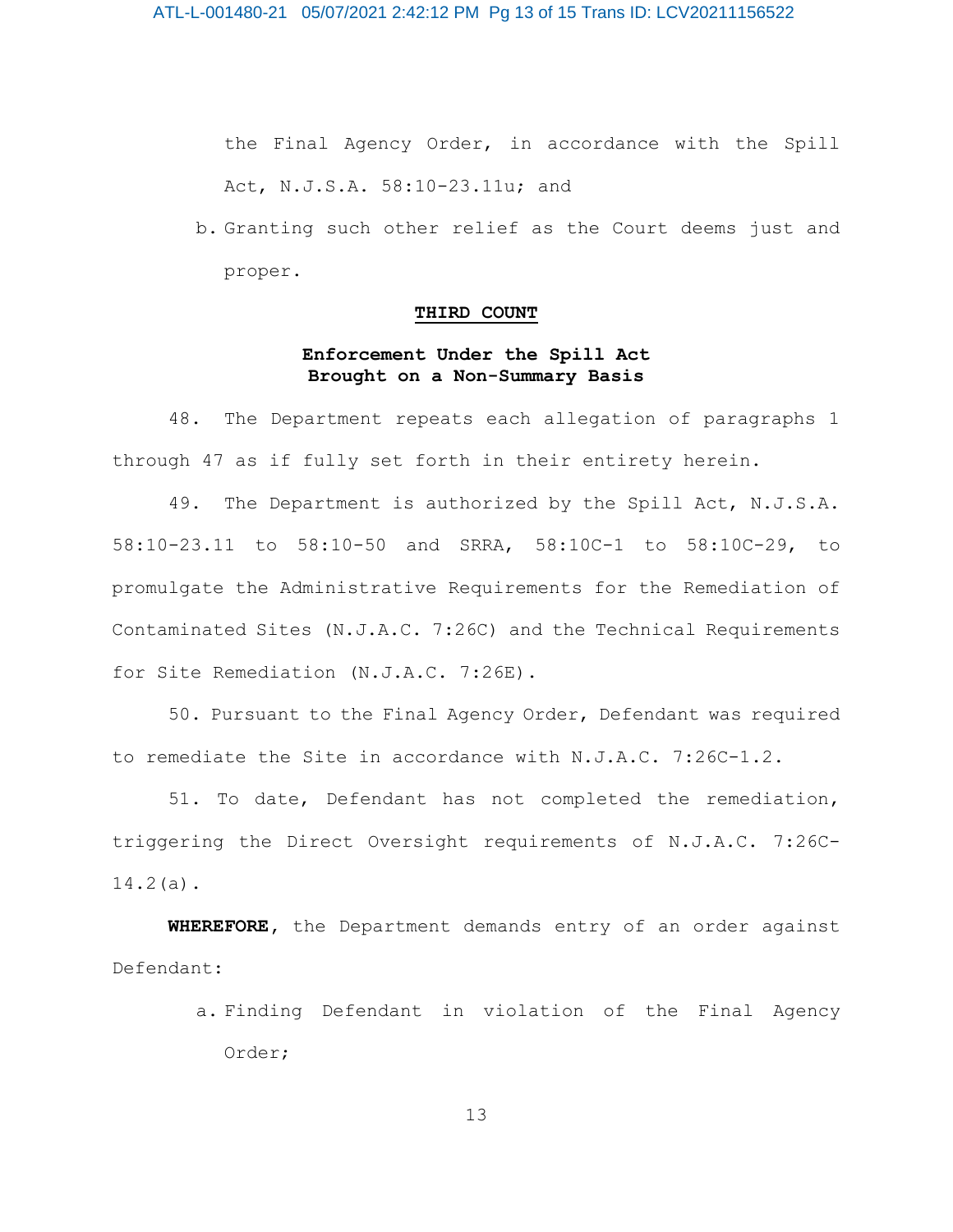- b. Ordering Defendant to enter into an Administrative Consent Order with the Department to define the Defendant's Direct Oversight obligations pursuant to N.J.A.C. 7:26C-14.2(b) that are consistent with applicable law and regulations including, but not limited to setting a timeline for remediation, posting of a remediation funding source, and establishing requirements to obtain a Response Action Outcome;
- c. Granting any additional relief the court deems appropriate; and
- d. Reserving the right to bring a claim in the future for natural resource damages arising out of the discharge of hazardous substances at the Site.

GURBIR S. GREWAL ATTORNEY GENERAL OF NEW JERSEY

 $By:$ 

James M. Novak Deputy Attorney General

DATED: \_\_\_\_\_\_\_\_, 2021